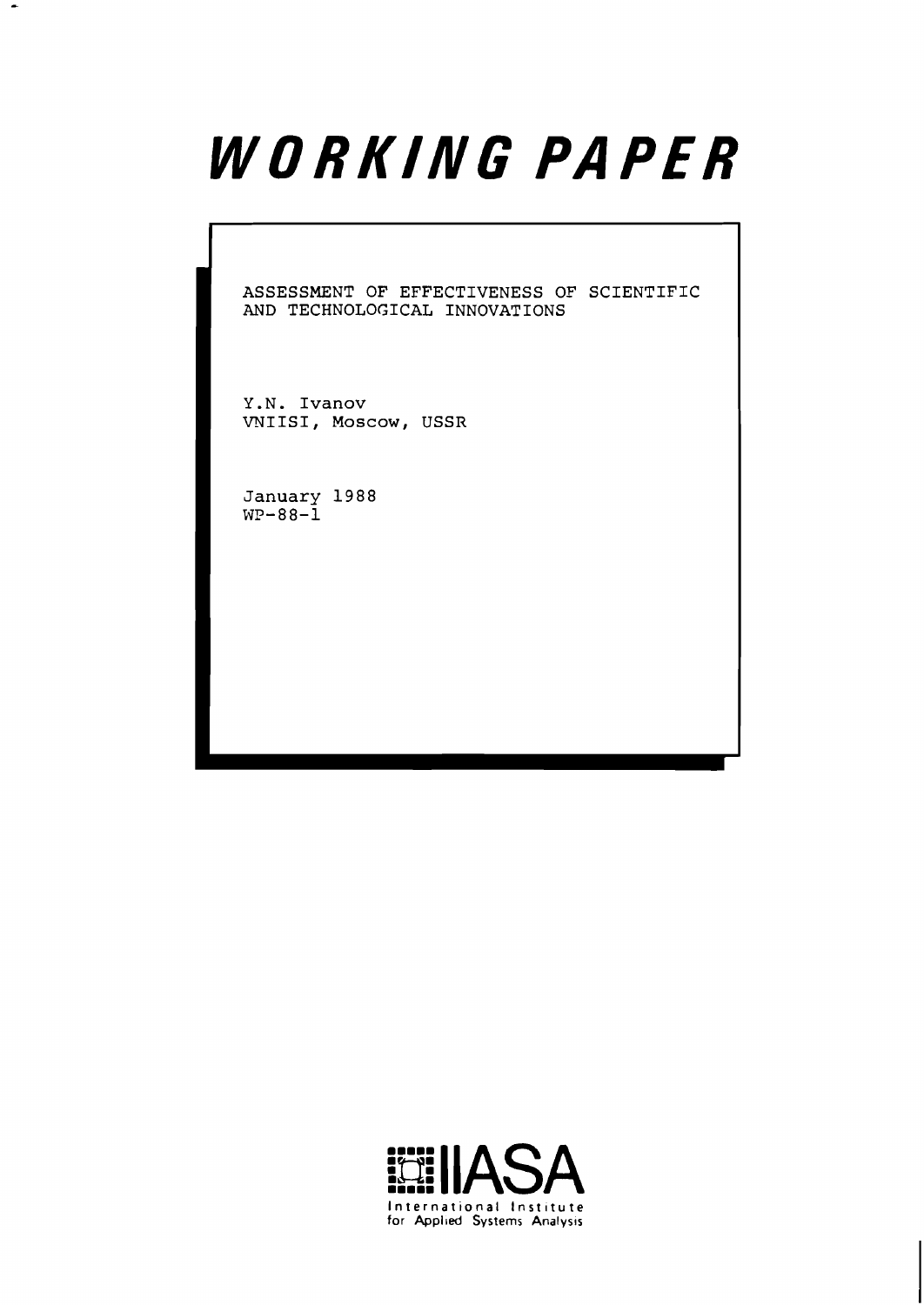### NOT FOR QUOTATION WITHOUT PERMISSION OF THE AUTHOR

### ASSESSMENT OF EFFECTIVENESS OF SCIENTIFIC AND TECHNOLOGICAL INNOVATIONS

Y.N. Ivanov VNIISI, Moscow, USSR

**January 1988**   $WP-88-1$ 

**Working** Papers are interim reports on work of the International Institute for Applied Systems Analysis and have received only limited review. Views or opinions expressed herein do not necessarily represent those of the Institute or of its National Member Organizations.

INTERNATIONAL INSTITUTE FOR APPLIED SYSTEMS ANALYSIS A-2361 Laxenburg, Austria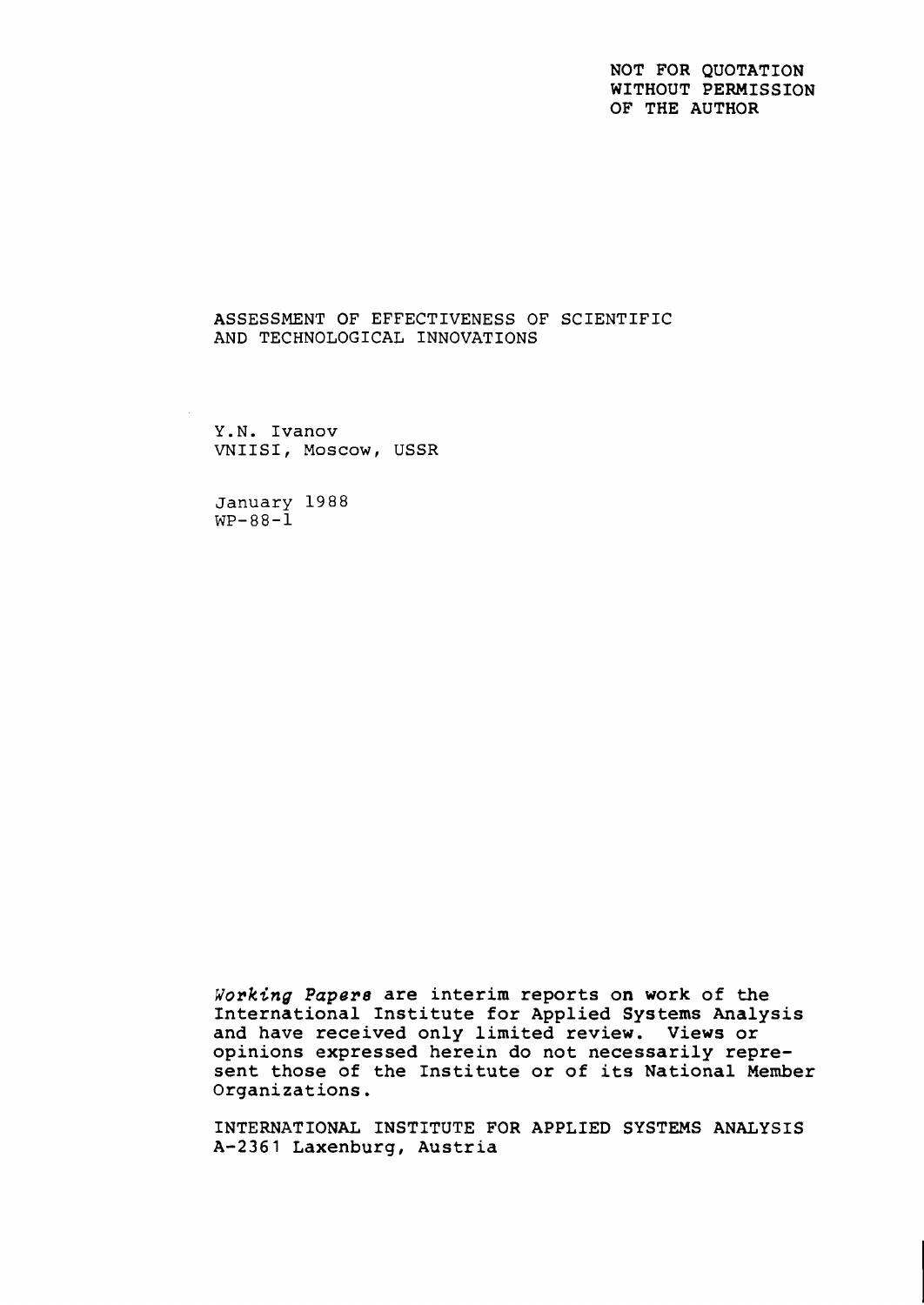#### FOREWORD

New manufacturing technologies, such as CIM and FHS, are expected to be one of the major driving forces of the current technological change. CIM and FMS have a lot of crossimpacts between industries and countries. One of the tasks of the IIASA CIM Project is to build up tools to analyze cross-impacts.

For the decision makers it is sometimes a difficult problem to evaluate different investment possibilities and their impacts within one company or within one economy. Y. N. Yvanov's paper presents a method to cope with the problem as a dynamic task of resource allocation. It is an interesting way to analyze these cross- impacts.

> Prof. Jukka Ranta Project Leader Computer-Integrated Manufacturing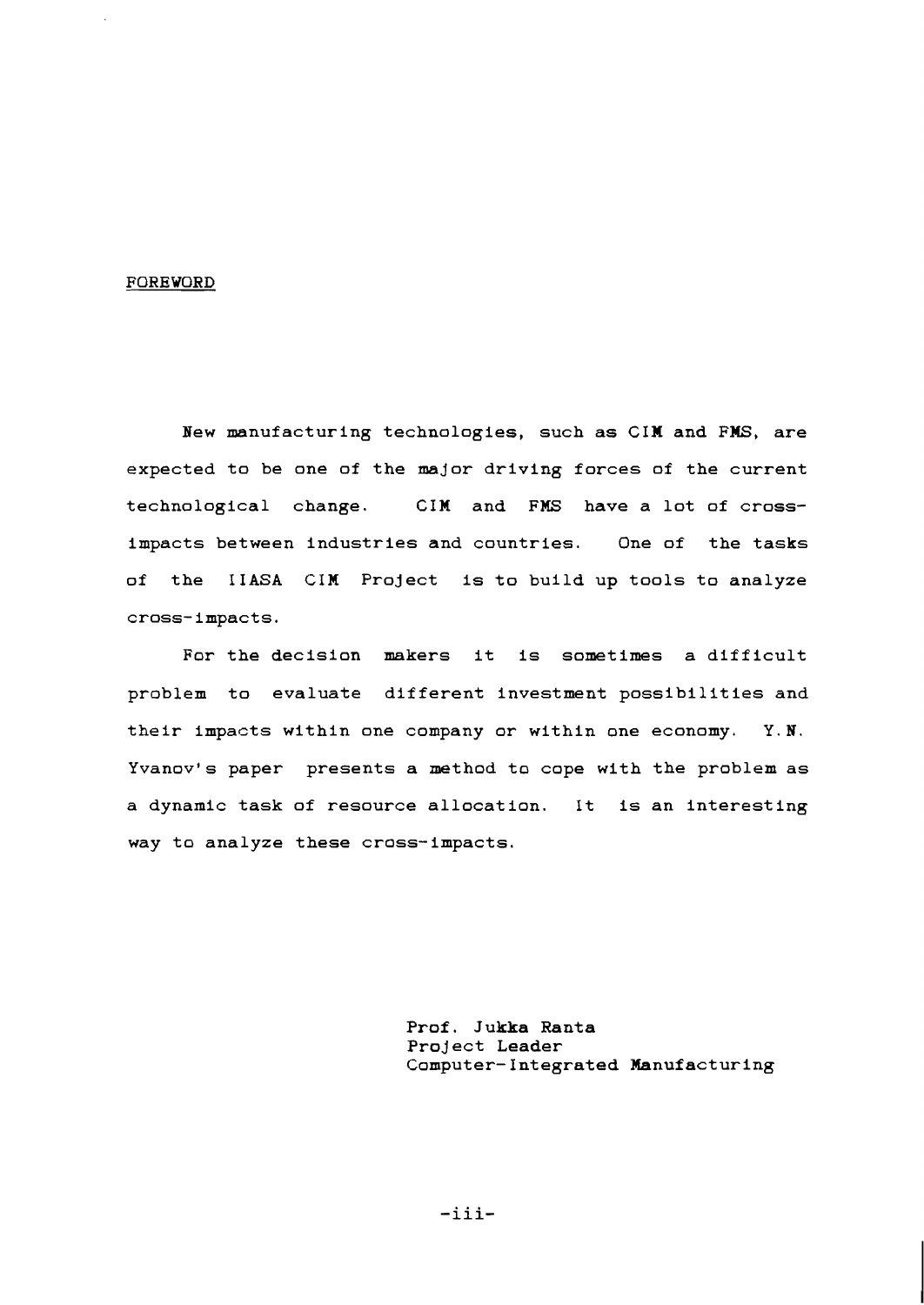## ASSESSMENT OF EFFECTIVENESS OF SCIENTIFIC AND TECHNOLOGICAL INNOVATIONS

Y.N. Ivanov

The most important problem in the innovative process is the selection of innovations to be recommended for adoption on a national scale. In the socialist economy, which is mainly the topic of this presentation, the recommended innovations are included in the State Plan and are implemented in a centralized way. These recommendations may prove helpful for the formulation of national programs in any capitalist economy.

1. Useful and recommended innovations. In an ideal market, economy free market prices may serve as a measure of utility of innovative changes.

When the implementation of innovations does not require capital investments or purchase of licenses, and is limited to the change in raw materials and labor structure, its utility is calculated by the formula of profit: the change is useful when the profits rise, and it is useless when profits fall.

When the utilization of innovations is connected with capital investments, the innovation effect should be calculated with due account of these costs. Second, it should be calculated over a sufficiently long period of time and, third, should not ignore the price forecasts.

It should be emphasized that price forecasting is the most difficult matter in calculating the effectiveness in this way. Its precision is unpredictable. Another problem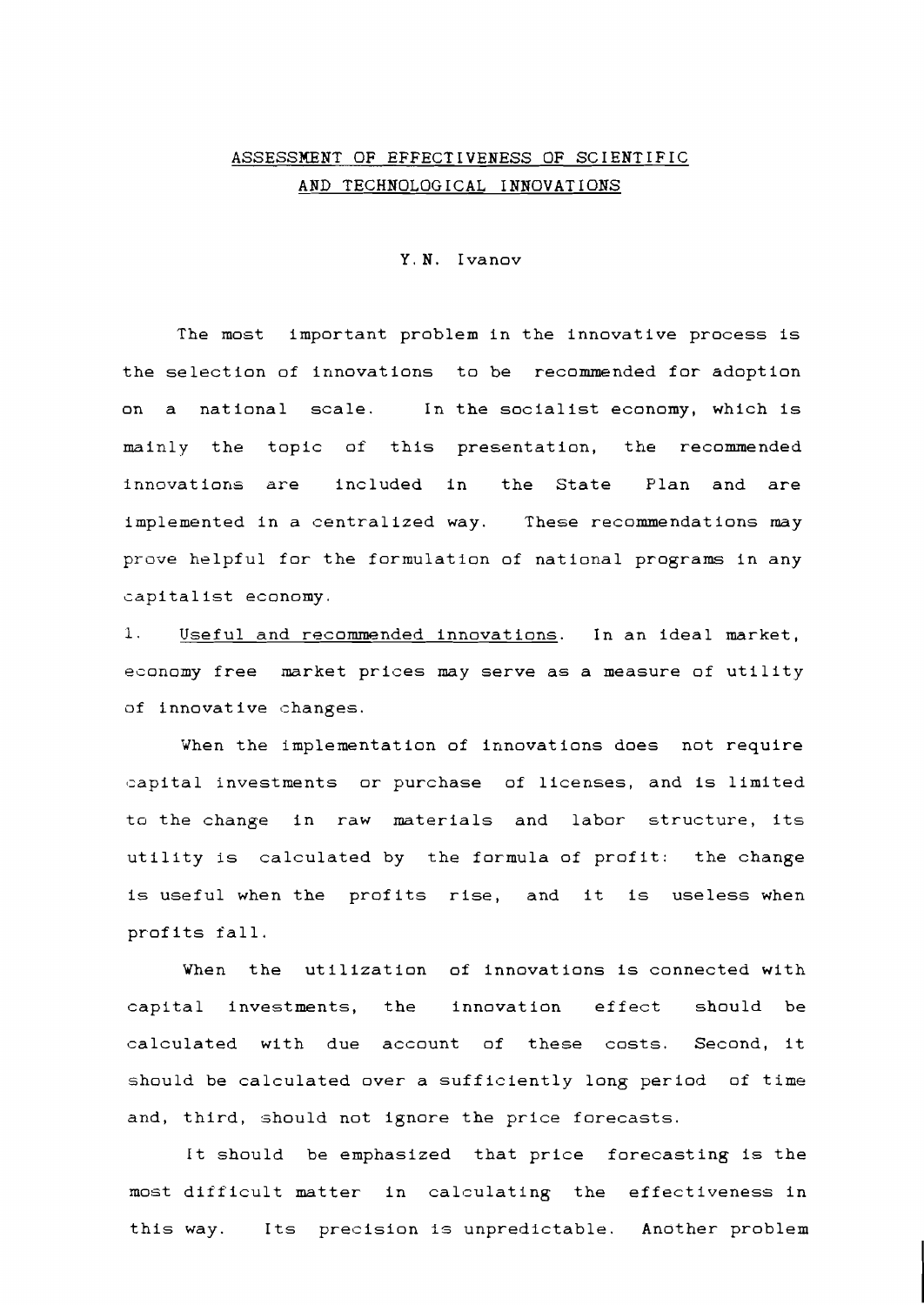consists in the extent to which the real prices may be used for measuring the social utility of innovative changes. We do not know how the real prices differ from the ideal prices of the free market.

Let us assume that the abovesaid difficulties are overcome, and we have precise price forecasts reflecting the social utility. In this case each new product may be assessed by its quantitative effect. If it is positive, the innovation is useful, otherwise - it is useless. Thus, all the scientific and technological innovations currently available may be classified as useful and useless.

Among the useful innovations there are such that do not require capital investments for their implementation. Undoubtedly, they must be utilized. These may be new crops in agriculture, for example. The rest require capital investments, and the typical situation here would be like this: the available capital is not sufficient for the implementation of all the suggested innovations to renovate the production. The question is which of them ought to be recommended. Within the approach based on the price forecasts the answer would be: one should recommend the innovations that produce the highest profit per unit of capital investments.

Thus, we may speak of useful or useless innovations, and among the useful ones  $-$  of those recommended or rejected. These concepts belong to the approach based on the price forecasts and to another one that will be discussed below. To identify the priorities in the scientific and technological progress means to identify innovation to be

 $-2 -$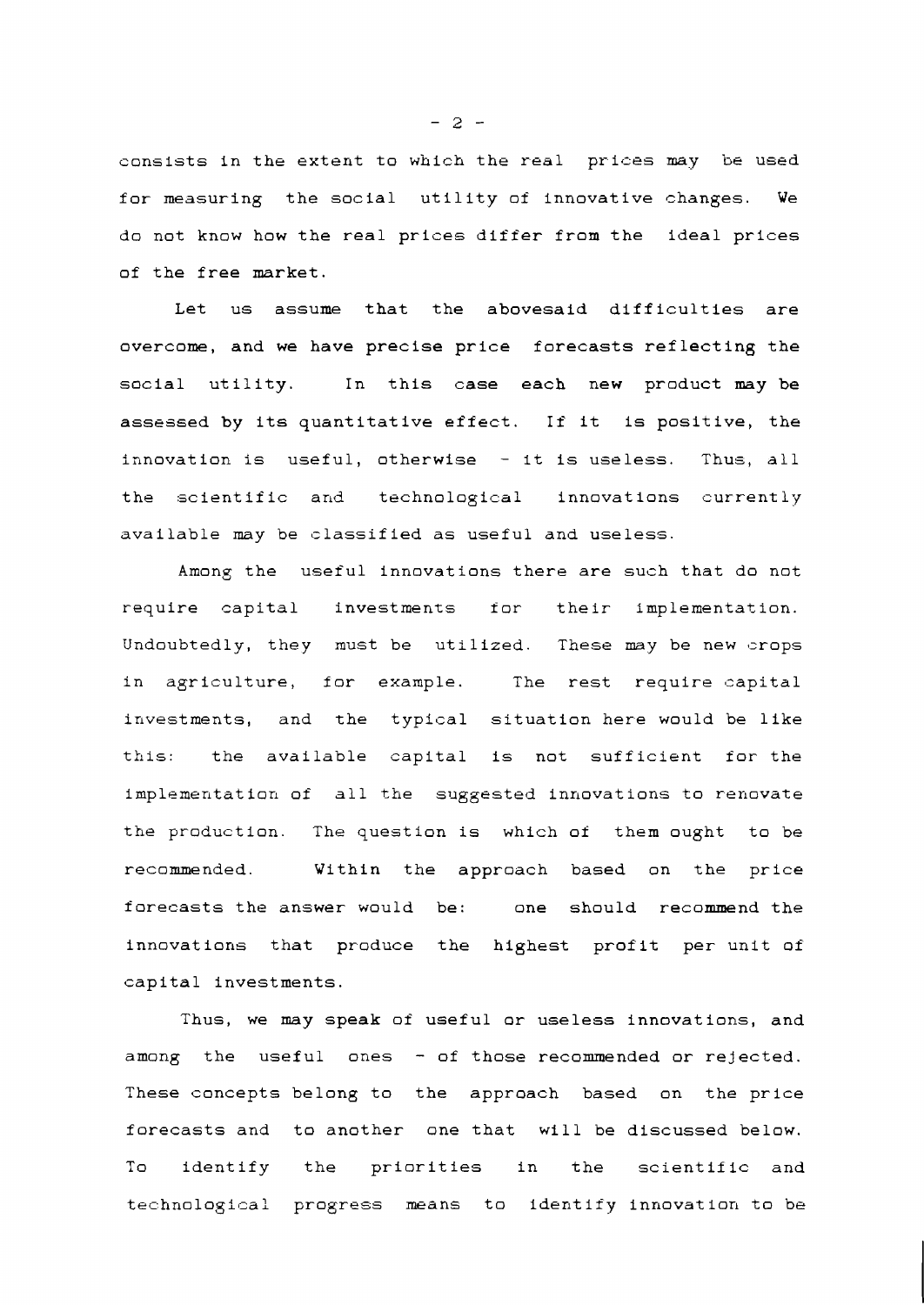recommended for the utilization and to specify the dynamics of this process.

It should be emphasized that not all the innovations can be assessed. This refers in the first place to new consumer goods, new services in the health care system, new methods in education, new environmental act ivities. In short, all the innovations in the non-production sphere or at the interface of the production and non-production spheres are hard to assess.

 $2$ . Dynamic multisectoral model of the national economy. The approach under review is based on the calculations of the national economic model. The dynamic multisectoral models stem from the Leontieff "input-output" model.

The model features the following variables:

- annual volumes of sectoral output;

- average annual basic production assets of industries;

- annual volumes of non-production consumption

and a number of other variables.

The model presents a totality of resources and constraints:

- resources of production and distribution of industries' product;

limitation of sectoral outputs in conformity with their basic production assets;

labor resource constraint and a number of other relationships.

The model has specific sectoral characteristics, such as:

*-3-*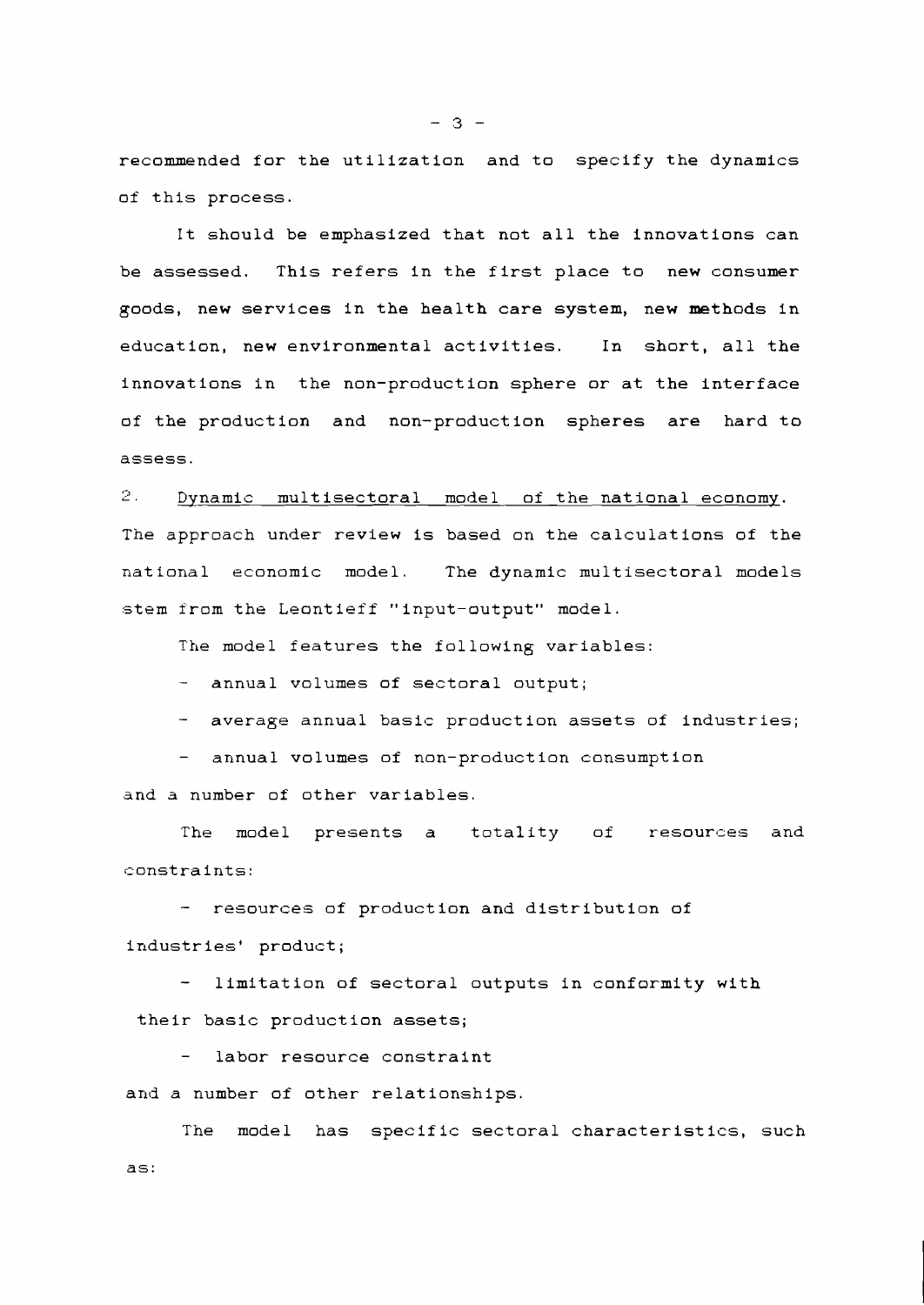- **direct cost factors indicating the amount of output of an industry required for a unit of output of another industry;**
- **sectoral labor intensities what labor resources are necessary to manufacture a unit of output in some industry;**
- **sectoral capital productivity what amount of basic productivity assets provide or the manufacture of a unit of output**

**and other specific characteristics.** 

**The Model:** 

$$
\theta_{\nu}(t) = \sum_{\nu=1}^{N} [\alpha_{\nu\nu} \kappa t \partial_{\nu} \kappa t + \beta_{\nu\nu} \kappa t \kappa_{\nu} \kappa t] + \kappa_{\nu} \kappa t \partial_{\nu} \kappa t \partial_{\nu} \kappa t
$$

$$
\delta_{\gamma_1}(t) \theta_{\gamma_2}(t) \underline{\langle \Phi_{\gamma_1}(t) \rangle}
$$

$$
\sum_{\mathcal{V}}\lambda_{\mathcal{V}}(t)\theta_{\mathcal{V}}(t)\leq\Lambda(t)
$$

$$
\begin{array}{cc} & \tau_{\text{v}}^{-1} \\ \Xi_{\text{v}}(\text{t+1}) = \Xi_{\text{v}}(\text{t}) [1-\omega_{\text{v}}(\text{t})] + & \sum\limits_{\text{s=0}}^{\tau_{\text{v}}-1} \rho_{\text{v}}(\text{s}) \sqrt{\frac{\Psi_{\text{v}}(\text{t}-\text{s})}{\Pi_{\text{v}}}} \end{array}
$$

$$
\kappa_{\mathbf{v}}(\mathbf{t}) = \sum_{\mathbf{s}=\mathbf{0}}^{\mathsf{T}-1} \xi_{\mathbf{v}}(\mathbf{s}) \Psi_{\mathbf{v}}(\mathbf{t}-\mathbf{s})
$$

**where:** 

**B- number of industries; <sup>A</sup>(t)** - **labor resource;**   $\theta$ <sub>V</sub>(t)- output of the V-th industry (in rubles);  $\mathbf{F}_{\mathbf{y}}(t)$ - fixed capital assets in the  $\mathsf{v}\text{-}\mathsf{th}$  industry; **II(t)- final consumption;**   $\alpha_{\text{unif}}(t)$ - input-output coefficients;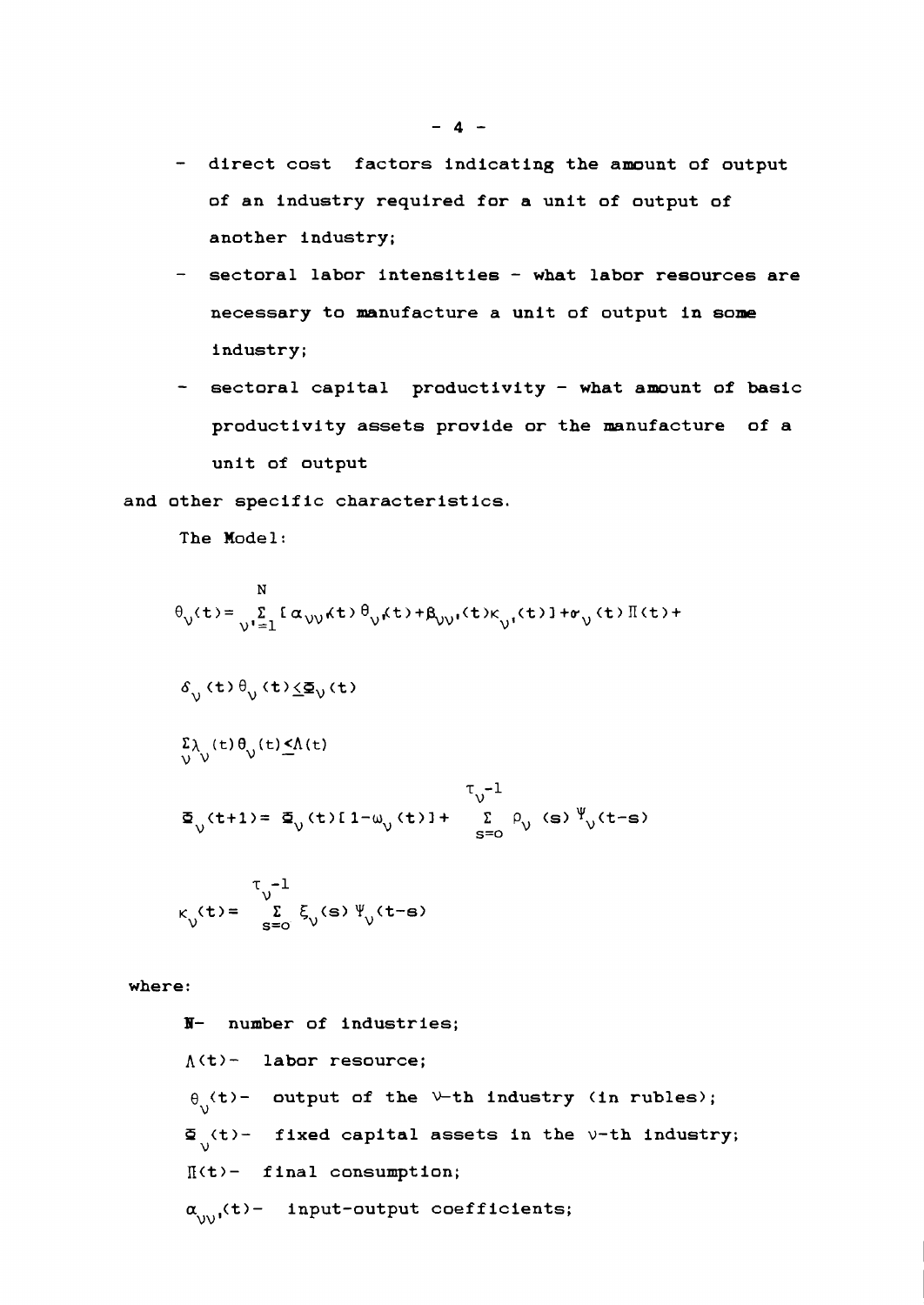- $\beta_{\text{unif}}(t)$  technological structure of capital **investments;**
- **n structure of final consumption**  $\langle \sum_{v=1}^{\infty} v_v = 1 \rangle$ **;**
- $\delta$ <sub>.</sub> (t) capital-output ratio;
- **labor-output ratio;**
- **discard coefficient;**
- **cost of capital assets, started by construction in year t;**
- $P_{1}(s)$  **coefficient for transformation of capital assets, started by construction in year <t-a), into capital assets in year t;**
- $\xi_{n}(s)$  share of investments in year **t**, connected with **capital assets, started by construction in year (t-s)** 
	- $\tau_{\text{N}}$  duration of construction in the  $v$ -th industry.

**The idea of the so called rough innovation assessment consists in the following. The innovations have a direct impact on the technological specific characteristics. It is important to find out how the change of these technological specific characteristics affects the sectoral specific characteristics and to determine its influence on the aggregate national economic figures by employing the above model. Consequently, the sectoral specific characteristics are an important feature of the said approach and are therefore given special attention.** 

**Such national economic criterion as the amount of nonproduction consumption may serve as a measure of public product ion efficiency.** 

$$
J = \sum_{t=1}^{T} \mathbb{I}(t)
$$

**where:** <sup>T</sup>- **duration of planning period; Other criteria, such as the national income, may be used as**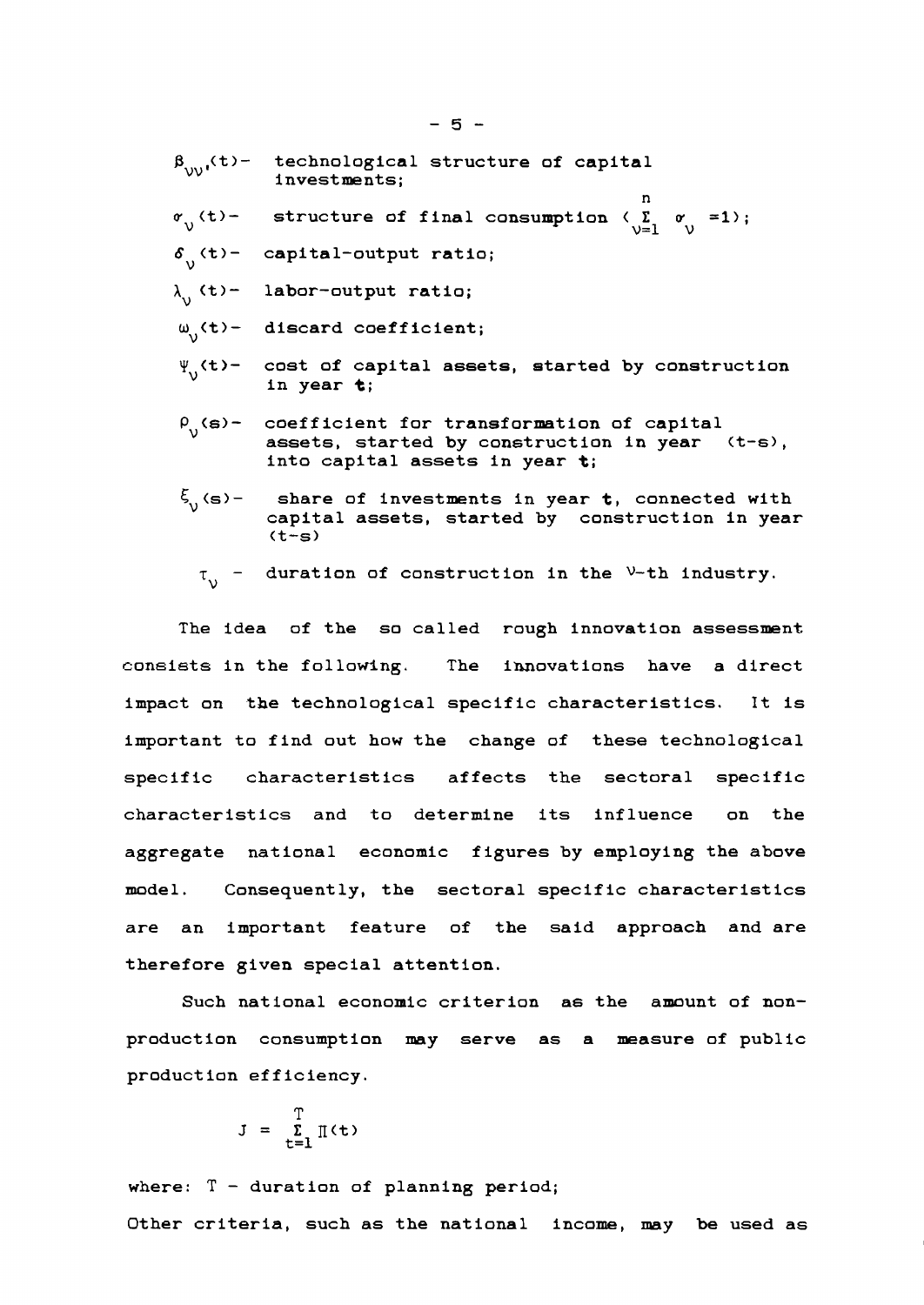**well. The selection of a criterion is not a formal but necessary procedure. The answers concerning the utility of innovations in this approach would read like this: such and such innovation is useless with respect to such and such national economic criterion, or it is useful as it improves such and such criterion by so many per cent.** 

**Each calculation by the model using a selected criterion**  permits to formulate effective programs for the development **of industries and distribution of sectoral products; in each calculation the best value of the selected national economic criterion is obtained.** 

**3. Impact factors. Each calculation is made with the given sectoral specific characteristics (direct cost coefficient,**  labor intensity, capital productivity). But an innovation **may change sectoral specific characteristics. Consequently, in order to assess the impact of an innovation on the national economic criterion, it is necessary to know its dependence on the sectoral specific characteristics. The impact factors allow one to assess this dependence.** 

**The impact factor of some specific characteristic in a certain year indicates by how many per cent the national economic criterion has increased if, beginning with this year and onward till the end of the planning period, this specific characteristic improves by one unit.** 

onward till the end  
\nracteristic improves  
\n
$$
\kappa^{\alpha}_{VV'} = \frac{\alpha_{VV'}}{J} \cdot \frac{\partial J}{\partial \alpha_{VV'}},
$$
\n
$$
\kappa^{\lambda}_{\gamma} = \frac{\lambda_{\nu}}{J} \cdot \frac{\partial J}{\partial \lambda_{\nu}}
$$
\n
$$
\kappa^{\delta}_{\nu} = \frac{\delta_{\nu}}{J} \cdot \frac{\partial J}{\partial \delta_{\nu}}
$$

 $-6 -$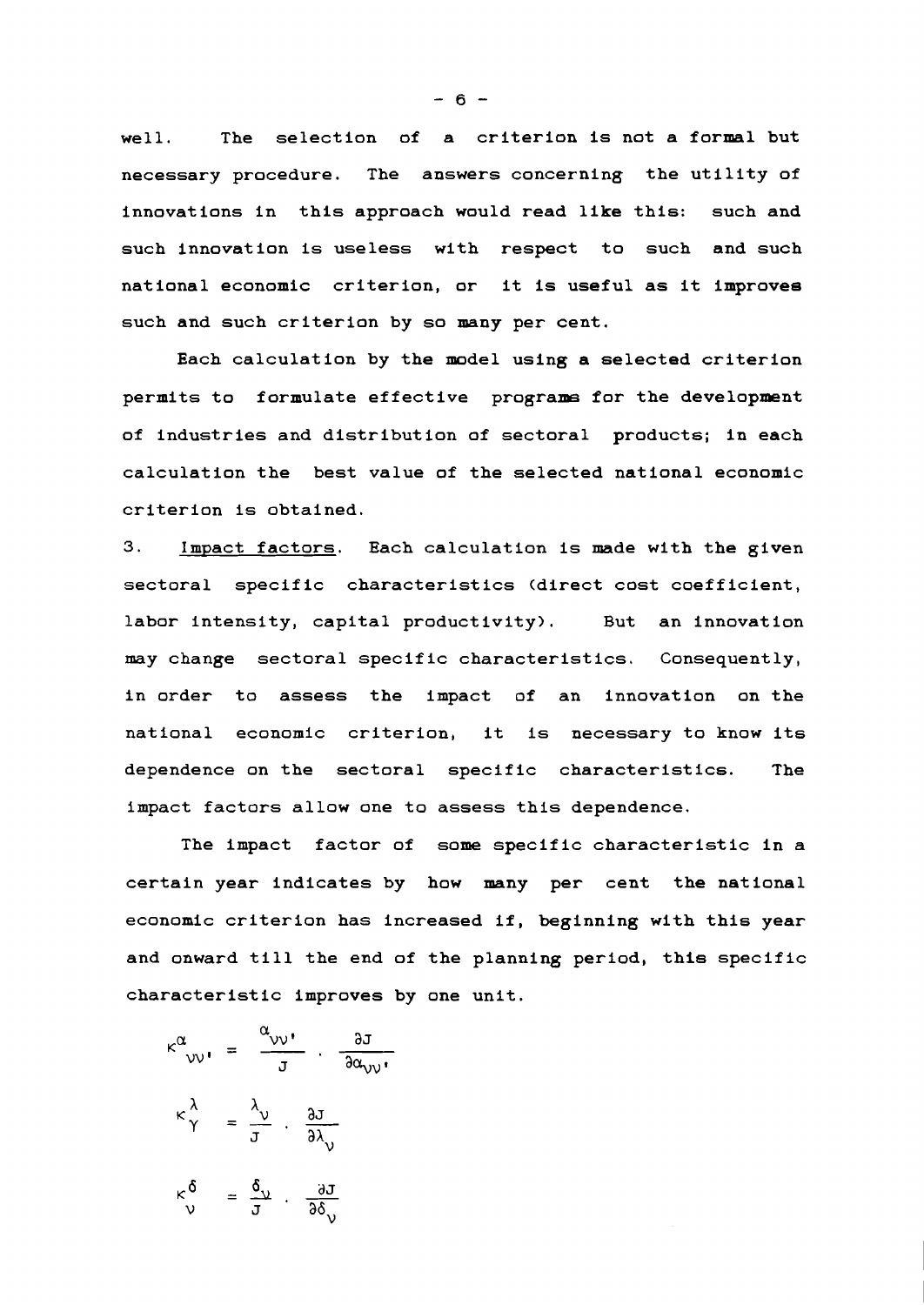**The impact factor reflects the degree of sensitivity of public production to the change of sectoral specific characteristics. The larger is the scale of the industry it refers to, the higher is the factor. It is not equal to zero, if the industry it refers to is on a critical path of the economic development.** 

**Impact factors serve as price analogues in the process of innovations assessment.** 

**4. Evaluations. Impact factors are obtained as a result of model calculations. They present only part of the data required for the innovation assessment. The data concerning the changes in the sectoral specific characteristics resulting from the innovation utilization are required too.** 

**Each innovation is usually accompanied by the following information: volume of capital investment, change in the labor-intensity and capital productivity after the innovation is implemented, difference in the specific costs of certain products in comparison with the previous (competing) mode of production used. These data are presented in the form of detailed product specifications, while impact factors are referred to the sectoral product specifications. In other words, each innovation influences some part of the given industry, and the task is to find out how it would affect the industry as a whole.** 

**The change in the sectoral specific characteristics turn out to be so many times less than the changes in the specific characteristics of the technological level as the innovated product is less than that of the branch to which this product belongs.** 

- **7** -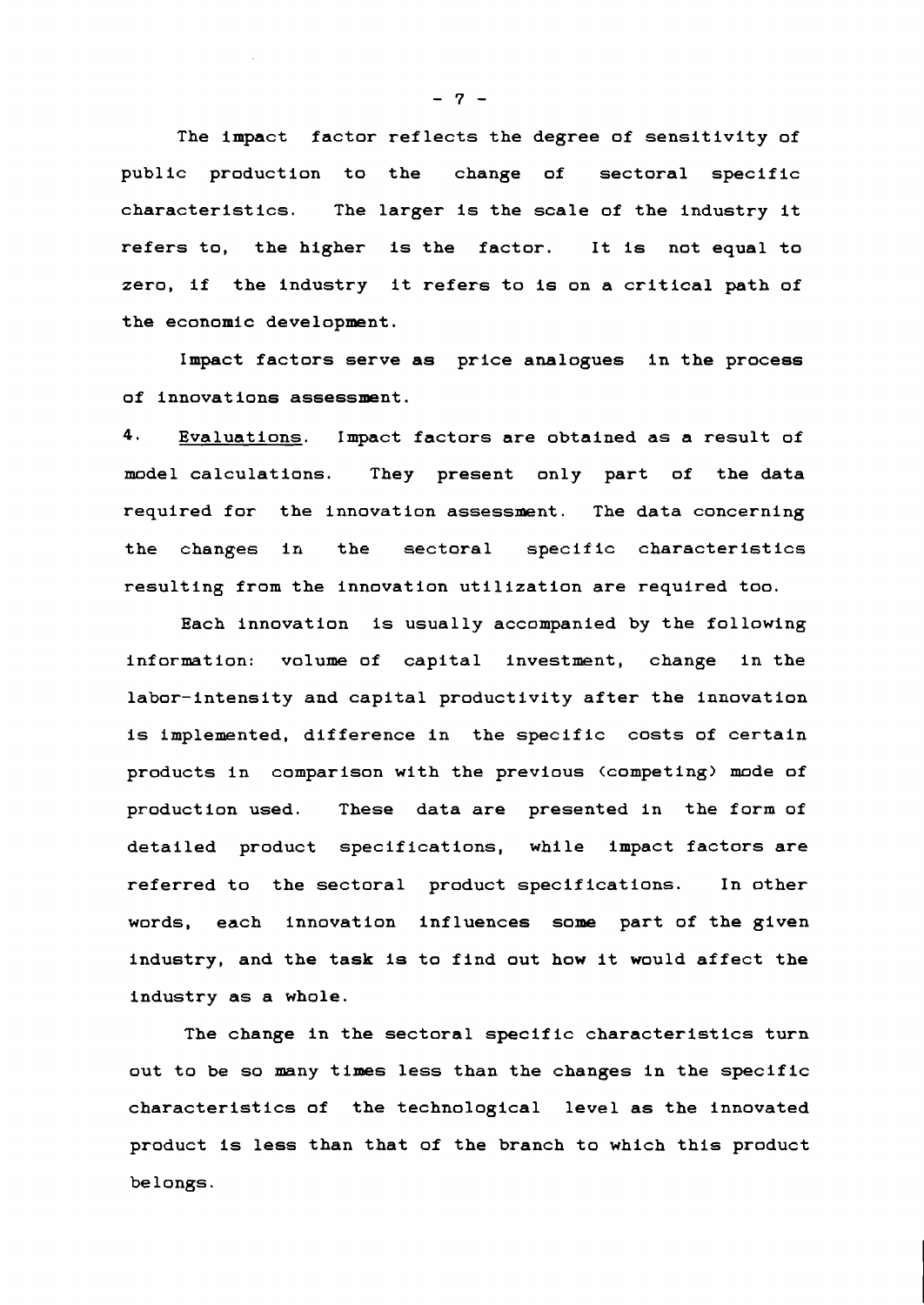$$
\Delta \alpha_{\nu\nu'} = \frac{\nu i}{\theta_{\nu}} \Delta a_{ii}
$$

$$
\Delta\lambda_{\nu} = \frac{\nu i}{\theta_{\nu}} \Delta\ell_{i}
$$

$$
\Delta \delta_{\nu} = \frac{\nu i}{\theta_{\nu}} \Delta d_{\nu}
$$

where:  $\Delta a_{ij}$ ,  $\Delta l_i$ ,  $\Delta d_j$  - **increment of direct row material**, labor, capital requirements, which are connected with the 1-th product, produced with the new technology;

 $v_i$ - output of the 1-th product;

 $i -$  belongs to  $\nu$ 

5. Effect formula. An innovation gives rise to changes in the technological specific characteristics which are translated into the changes of the sectoral specific characteristics. The innovation effect is determined by means of impact factor with the help of the effect formula that reads as follows: one should multiply the change of the sectoral specific characteristics by their impact factor, then sum up these products with a proper sign, then subtract from the total sum the capital investments for the innovation implementation multiplied by their impact factors.

$$
\Delta J = \sum_{\nu \nu'} \kappa^{\alpha}{}_{\nu \nu'} \Delta \alpha_{\nu \nu'} + \sum_{\nu} \kappa^{\lambda}{}_{\lambda} \Delta \gamma + \sum_{\nu} \kappa^{\delta} \Delta \delta_{\nu} +
$$
  
+ 
$$
\sum_{\nu} \kappa^{\delta}{}_{\nu} \kappa^{\xi} (t_{r}) \Delta \kappa_{\nu} (t_{r})
$$

where: 
$$
\Delta K(t_r)
$$
 - capital investment in year of reconstruction  
\nt<sub>r</sub>;  
\n $K_V^{\xi}$  - dual variables, which correspond to capital-  
\nforming industries  $N^{\rho}$ .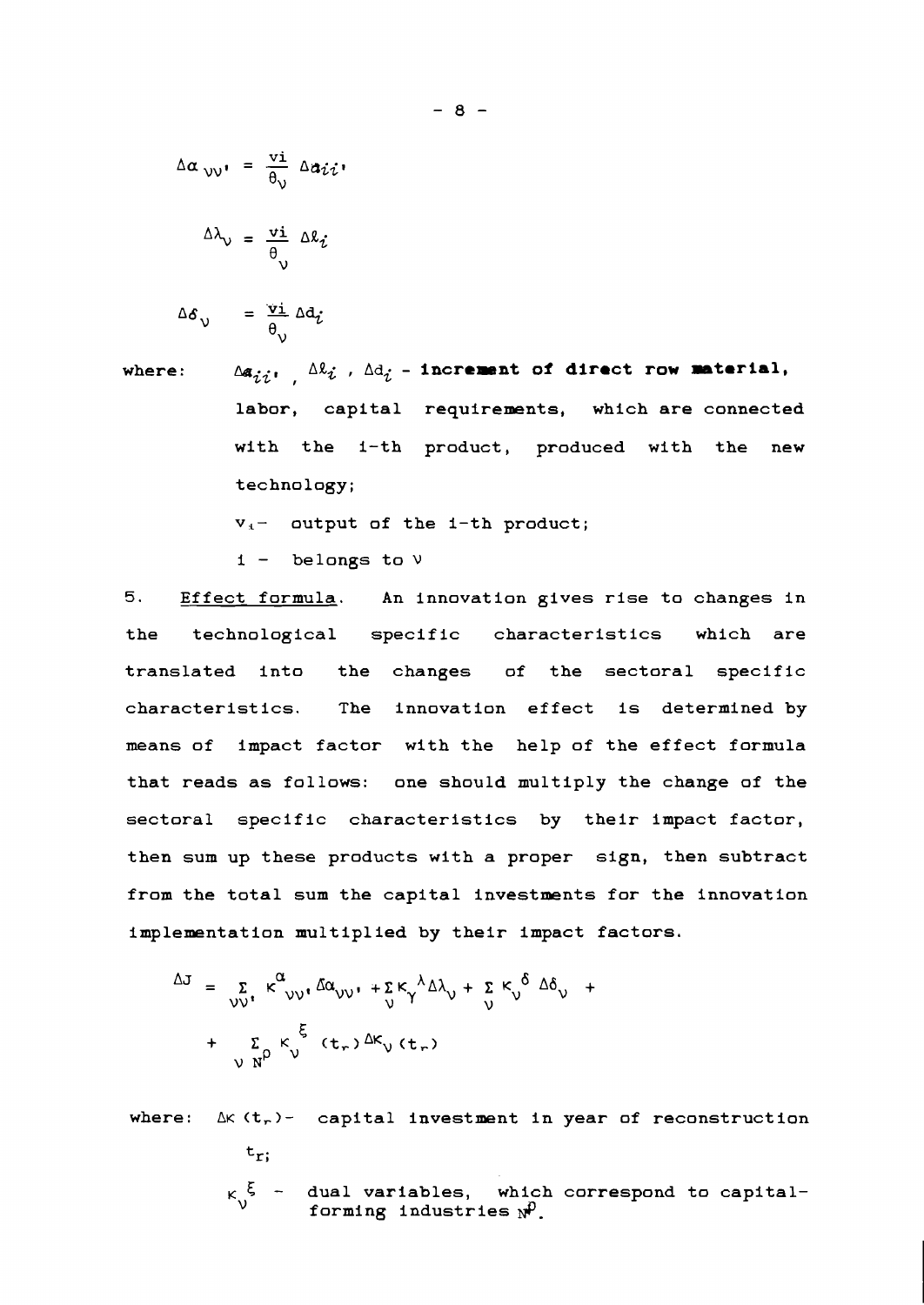The impact factors depend on the year in the planning period, therefore the calculated effect also depends on the same. One should carefully choose the moment (the year) for the innovation to be introduced so as to obtain the maximum effect

6. The "range" approach. This presentation deals with the theoretical aspect of innovation assessment method, as well as with some other matters concerning the real impact factors. The first theme is closed with the effect formula and now we pass to the model itself.

Soviet statistics operate with a 18-sector product mix: electric power engineering, oil and gas industry, coal industry, agriculture and forestry, construction, transport, communication, etc. Within this framework there are statistical data on intersectoral deliveries, sectoral production assets, labor consumption and other figures. The period under review is the past 20 years.

**The** above data **make** It possible **to** define the coefficients of sectoral direct costs, capital productivity and labor intensity (for the past period). The traditional forecasting technique Is to guess the most likely behavior of these specific characteristics in the future. Since the model intends to identify the preferable courses of the technological change, 1.e. the preferable changes in the sectoral specific characteristics, it is impossible to try and predict the results of this identification before it is done. Thus, the traditional forecasting technique is not acceptable in this case. Instead, the so called range approach should be employed.

- 9 -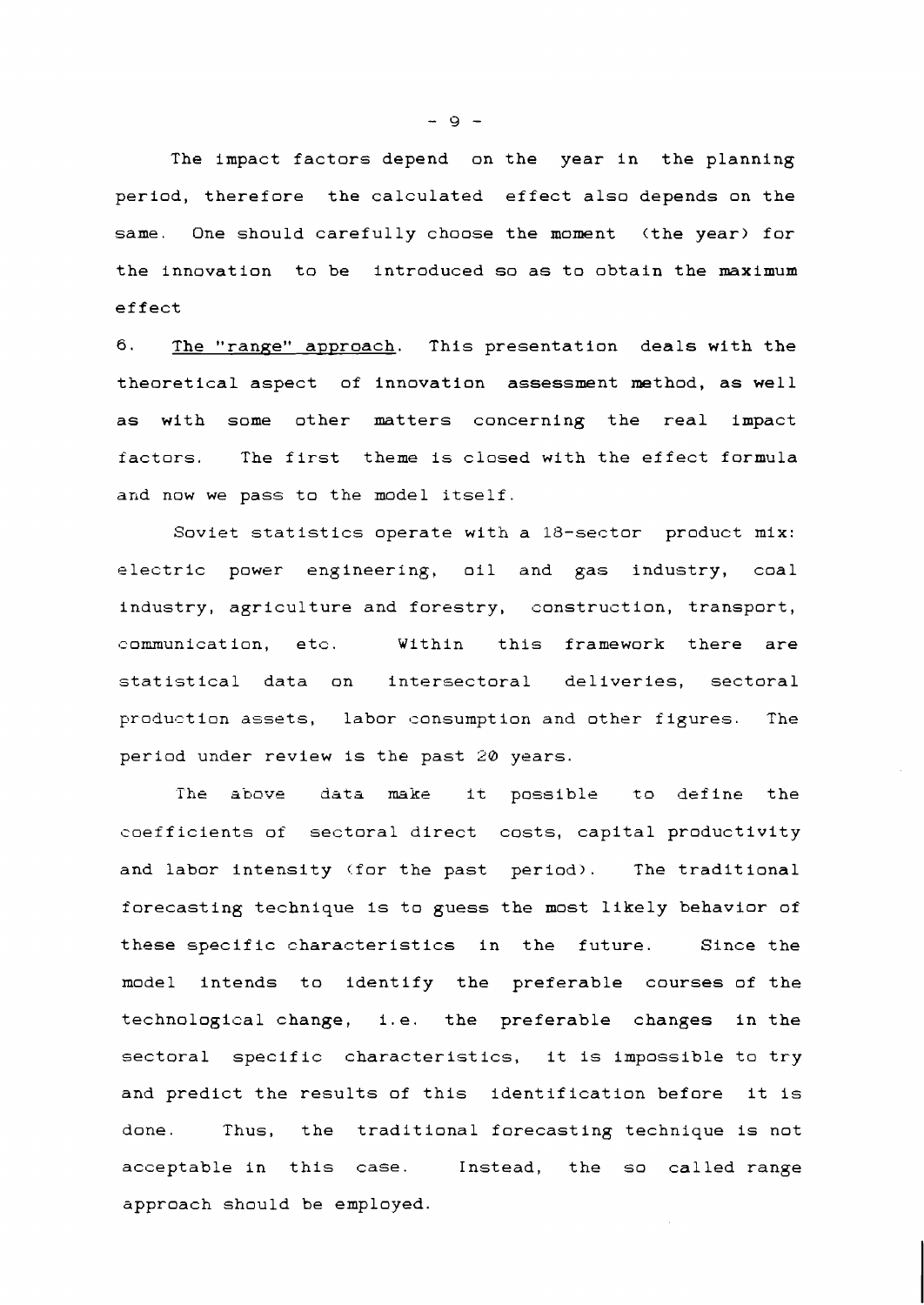This method implies identification of the range where the special characteristics changed in the past. Their future behavior is considered to be uncertain but it will occur within the ranges where the middles are the same as in the past, and they are as wide as before. The model calculations are now made for several sets of characteristics covering the ranges, not for one set only. As to innovation assessment, when the range approach is employed, their useful-useless character is determined in the context of the future. If the innovation is determined as useful throughout the whole period, it is classified as useful (and vice versa). If it is useful for some part of this period and useless for the rest of it, no definite judgment is made as to its utility.

The approach in question is more reliable though more labor-consuming than the traditional one. The ranges where the characteristics change were determined historically. They include structural changes, foreign trade policies, restructuring of production by means of new technology, etc. When past changes are extrapolated into the future, it is supposed that the abovesaid change factors will work to the same extent in the future. This is the main hypothesis of the range approach.

The results treated in the next section are represented by two values: one of them refers to all the lower limits of the ranges of the specific characteristics, the other - to all the upper ones.

7. Real impact factors. The impact factors obtained as a result of model calculation allow one to make substantive

- **10** -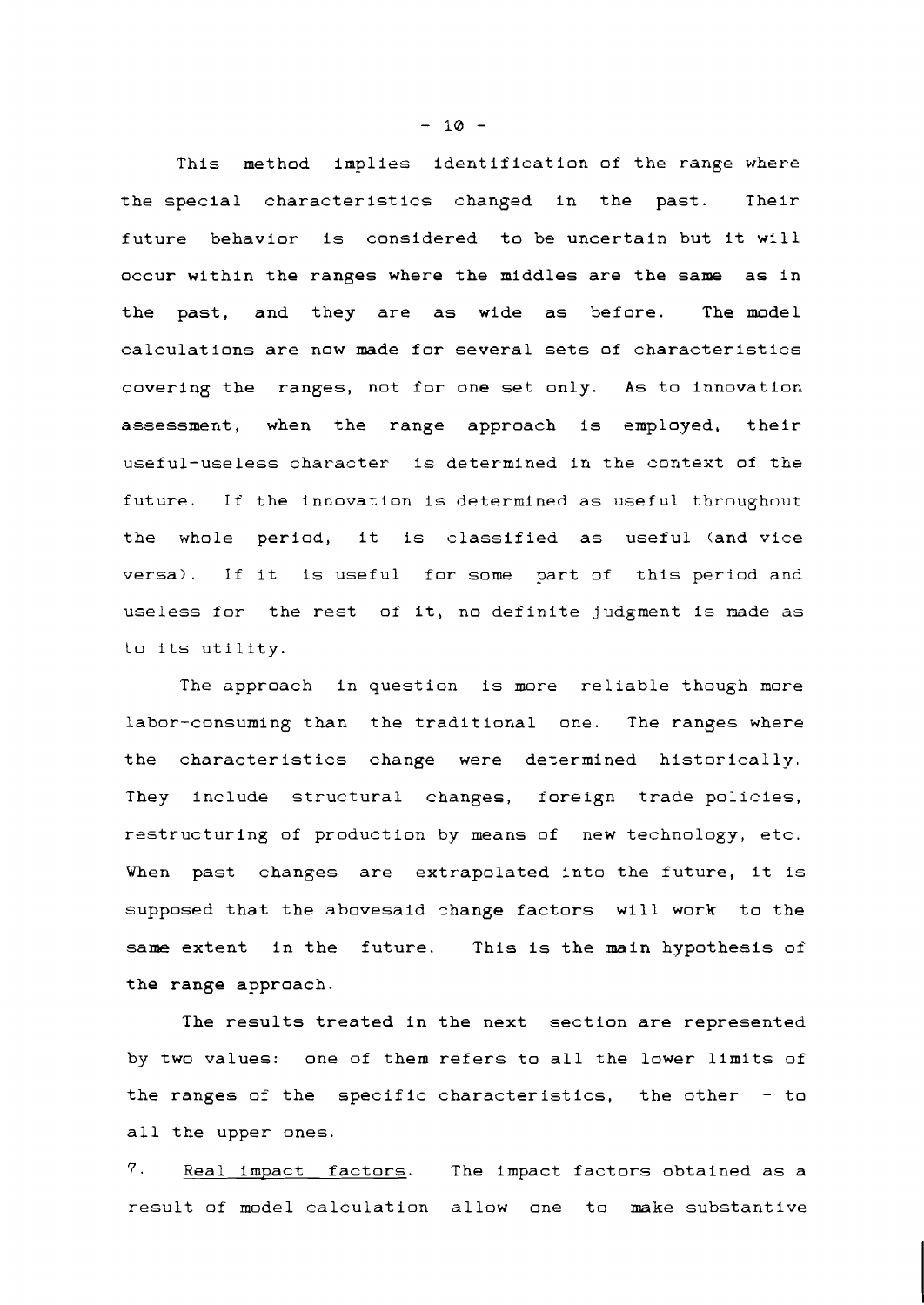conclusions.

If all the sectoral specific characteristics are improved by 1 per cent, the national economic criterion will improve by 3 to 4 per cent. The first figure refers to the lower line of the sectoral specific characteristics (optimistic ones), the second one - to the upper line (pessimistic ones). These figures correspond with the improvement made in the first year of the planning period and maintained throughout it.

How will the effect change with the improvement of the specific characteristics if these improvements are manifest later than the first year of the planning period? in other words, what are the losses from lagging? The dynamics of such losses turns out to be close to a linear one: the improvements started at the last moment of the planning period, naturally, yield a zero effect, whereas the improvements started in the middle of the pianning period yield the effect approximately half the effect of those started in the first year of the planning period. Thus, the losses caused by a delayed introduction of innovations are linear in time.

The second point concerns the essential and nonessential specific characteristics. There are 432 specific characteristics in the 18-sector model. On the average, each of them improves the criterion by some 0.007 to 0.01 per cent. The most essential specific characteristic is labor intensity of agricultural production which, if reduced by 1 per cent, improves the criterion by 0.18 to 0.22 per cent, and that makes 4 to 7 per cent of the total effect provided

 $-11 -$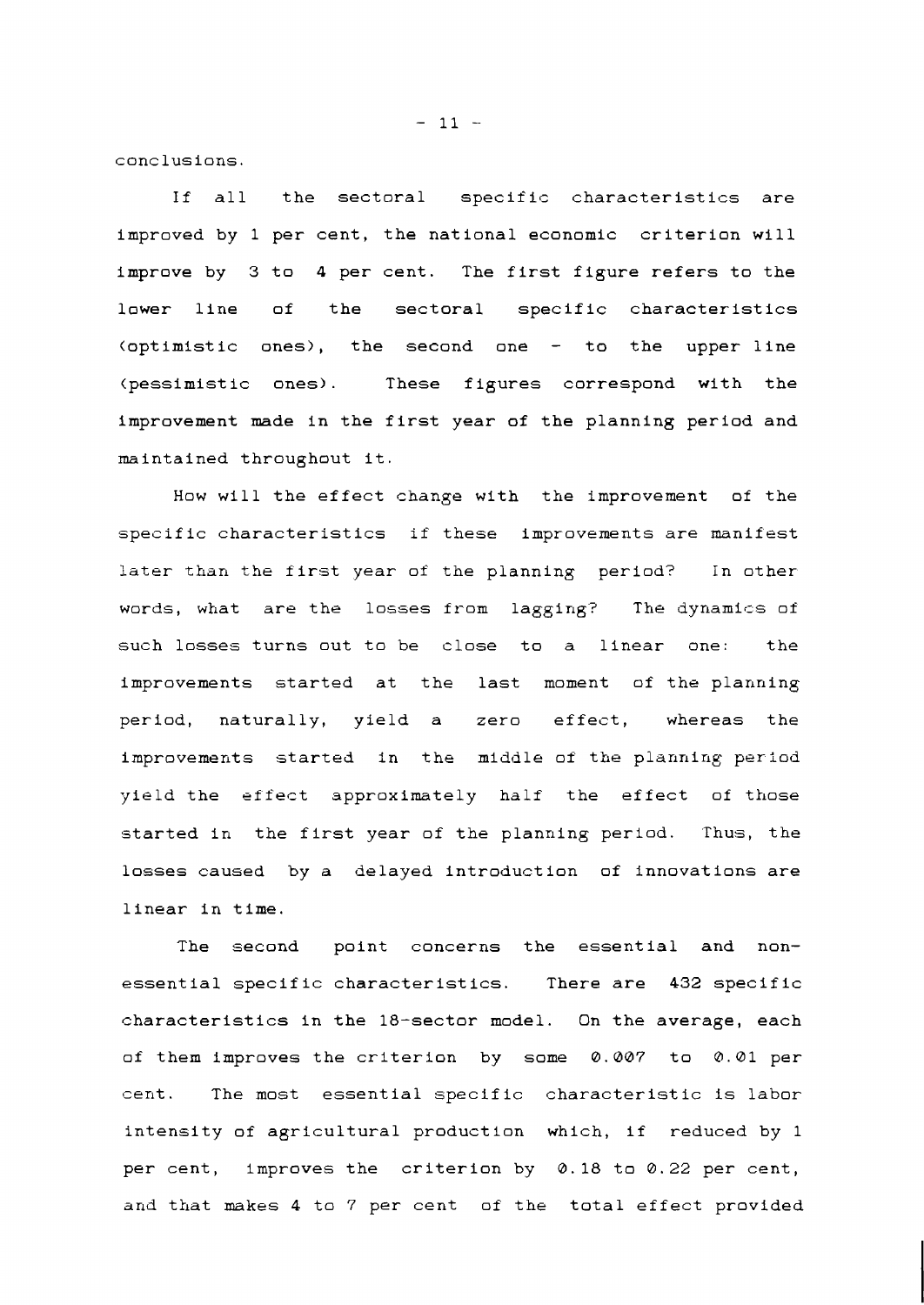for by the 1 per cent improvement in all the specific characteristics.

In ranking the specific characteristics the first place will go to the labor intensity of agricultural production since its impact factor is the largest; other places will be occupied by the rest of them in the order of their impact factor diminution. The specific characteristics in the first 30 to 50 places possess the impact factors ten times smaller than the labor intensity of agricultural production. The first ten characteristics account for 30 to 45 per cent of cumulative effect; the first twenty  $-$  from 51 to 62 per cent; the first fifty - 78 to 82 per cent. In order to achieve 99 per cent, it is necessary to maintain 220 or 215 characteristics.

These figures indicate that not more than half the sectoral specific characteristics may be qualified as essential. In other words, in order to improve the national criterion it is sufficient to focus on the improvement of half the sectoral characteristics. This is the first conclusion, and it may be interpreted as follows: one should no distribute the resources equally between all sciences. Each economy in any given moment has most preferable directions of the technologic progress, and they should be actively tackled.

The second canclusion is of a different character. Lately, opinions appeared in the literature dealing with forecasting that can be best presented in a formula form: The technological progress = biotechnology + computerization + robotization or the technological progress + flexible

 $- 12 -$